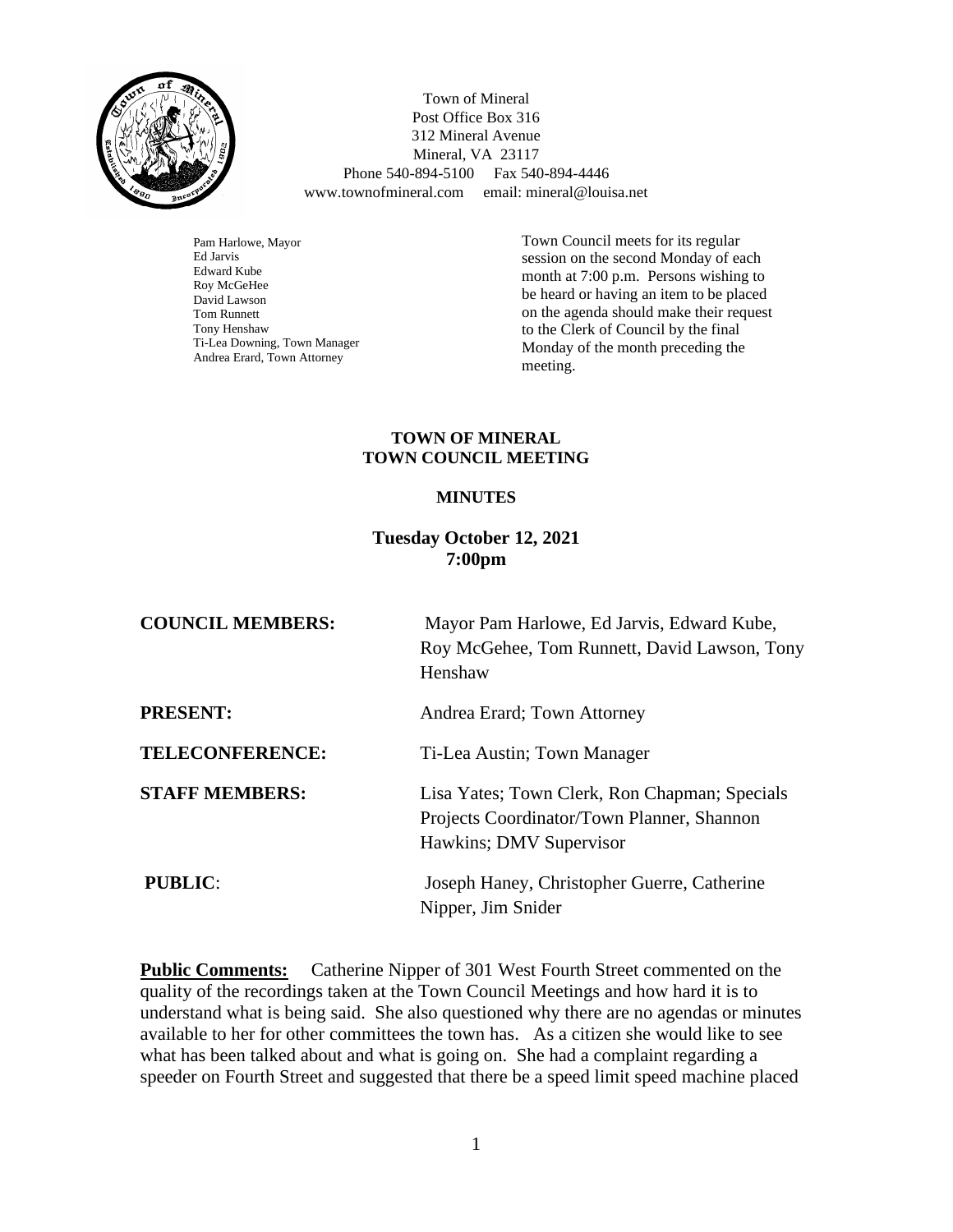in Town from the Sheriff's Department. Council confirmed that all side streets are 25 mph.

**Motion made by Mr. Kube to have the Streets Committee look into notifying VDOT officials in helping to get people to stop speeding. Seconded by Mr. Runnett. Motion passed with a unanimous vote.** 

| <b>Tommy Runnett</b> – yes | <b>Roy McGehee</b> – yes |
|----------------------------|--------------------------|
| <b>Ed Jarvis</b> - yes     | Tony Henshaw – yes       |
| <b>Ed Kube-yes</b>         | David Lawson - yes       |

Christopher Guerre spoke to the Council on several different subjects including the Town Code and Town Charter as well as the Council Meeting Minutes.

#### **Adopt/Amend October 2021 Agenda:**

**Motion made by Mr. Kube to approve the October 2021 agenda as presented. Seconded by Mr. Runnett. Motion passed with a unanimous vote.**

| <b>Tommy Runnett – yes</b> | <b>Roy McGehee</b> – yes |
|----------------------------|--------------------------|
| <b>Ed Jarvis- yes</b>      | Tony Henshaw – yes       |
| <b>Ed Kube- yes</b>        | David Lawson - yes       |

**Approval of the August and September, 2021 Minutes:** Neither monthly minutes are available at this time.

**Approval of the October 2021 Bills to be paid***:*

**Motion made by Mr. Lawson to approve the October 2021 bills to be paid as amended. Seconded by Mr. Kube. Motion passed with a unanimous vote.** 

| <b>Tommy Runnet – yes</b> | <b>Roy McGehee</b> – yes |
|---------------------------|--------------------------|
| <b>Ed Jarvis</b> - yes    | Tony Henshaw – yes       |
| <b>Ed Kube-yes</b>        | David Lawson - yes       |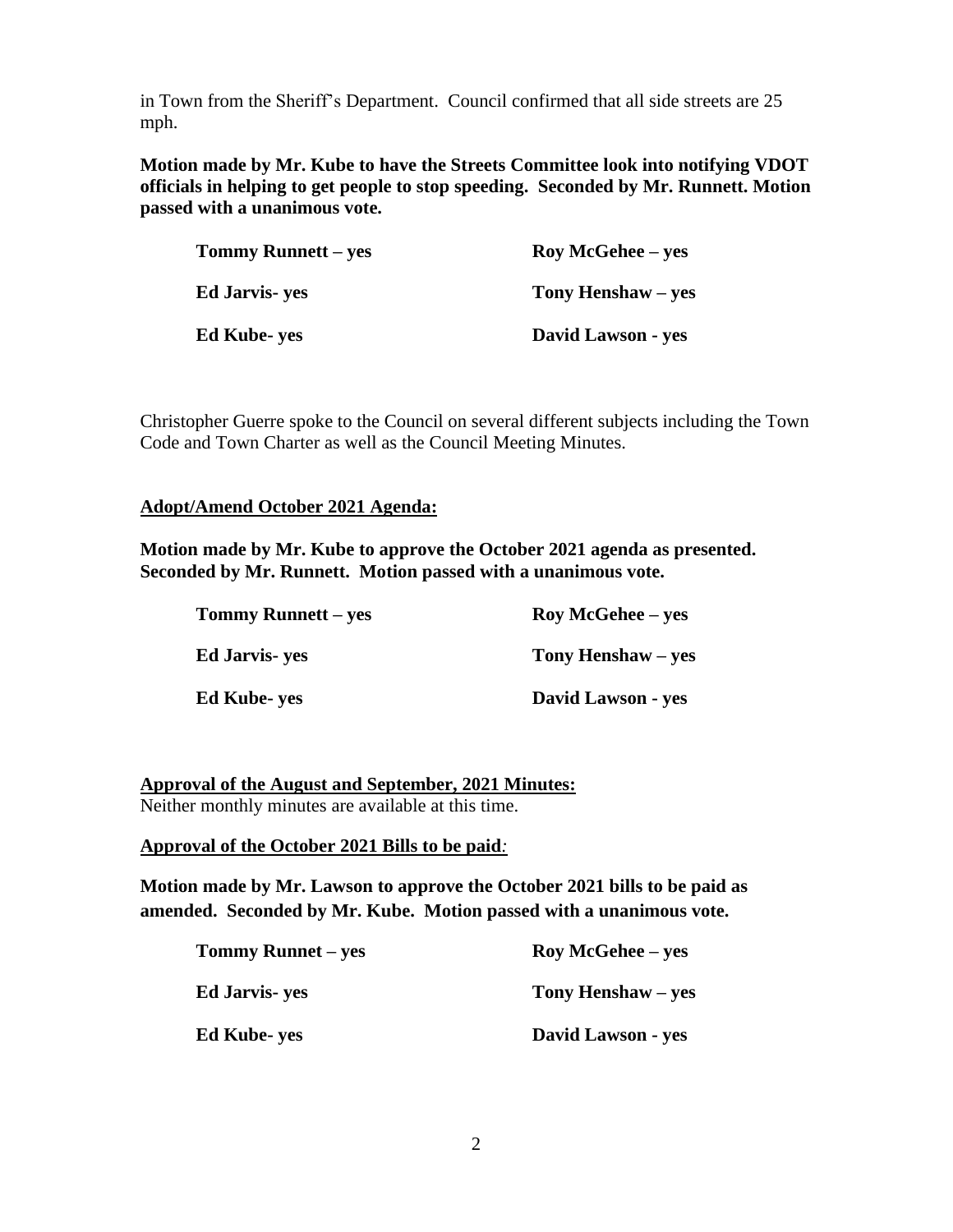# **Town Manager's Report:** No report

**Town Attorney's Report**: In regards to VDOT and the speeding situation, the Town Attorney suggested to Catherine Nipper that in her experience VDOT tends to respond better to citizens complaints than complaints from the locality. The Town will follow up. Also, the Town Attorney requested a closed session so she can provide legal advice on a specific matter.

#### **Standing Committee Reports:**

#### **Auditor Committee:** no report

**Beautification/Anti-Litter Committee:** The Farmers Market is over at the end of October and is having stone soup the last Saturday and inviting everyone to come over. Bishop Moore will be selling is BBQ sauce during the winter months at his church.

#### **Building Committee:** no report

#### **Budget & Finance Committee:** no report

**Cemetery Committee:** The bushhogging has been finished but it is too wet to get the tractor out there as of now.

**Communications Committee:** Ron Champman reported he is close to being done with the major overhaul of the website content, color scheme and spelling errors have been done, currently he is working on updating the artwork and pictures around town.

# **Economic Development Committee**: no report

**Personnel Committee**: Dave Lawson welcomed Ron Chapman aboard to his new job position as Special Projects Coordinator/Planner.

**Planning Commission Committee:** Mr. Snider reported that the Planning Commission has not met yet.

# **Police and Legal Matters Committee:** No report

**Streets Committee***:* Mr. Henshaw would like Council to consider extending the sidewalk from Millers Market to Walton Park as there has been an increase in foot traffic.

**Water & Sewer Committee**: Mr. Runnett reported they are spending a lot of money but TriState came in and did all the cutoffs and is finishing up now. He will make a follow up call in the morning. He also followed up with Utility Services and will give a date at the end of this month as to when they can come and make a presentation. Utility Services is the company that maintains the water tower.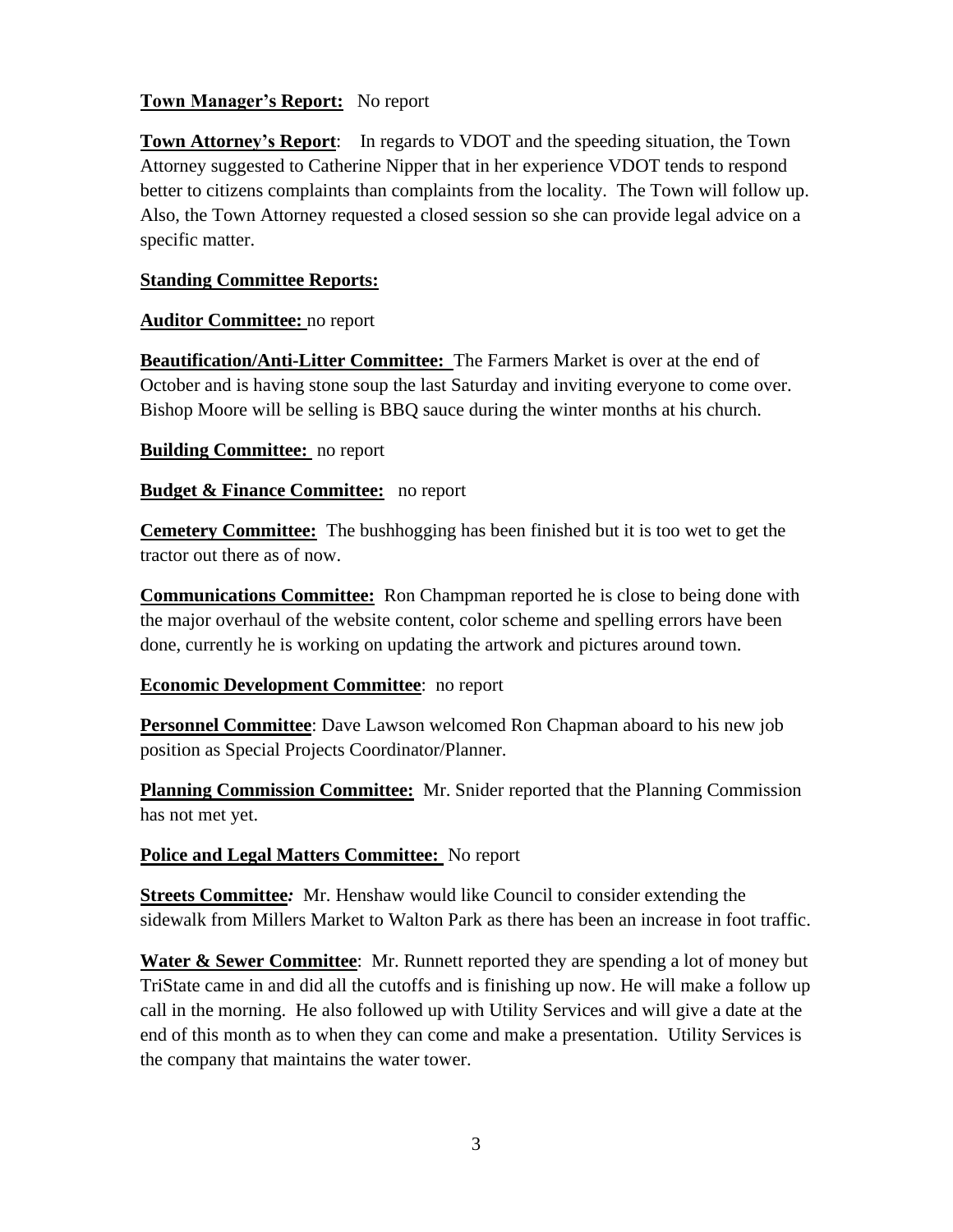# **Old Business:**

**DMV Service:** Shannon Hawkins, DMV Supervisor, reported she did not see a problem with taking walk ins on Tuesdays and Thursdays, but she would like to implement it on November 1, 2021. She would like to work with Ron Chapman to adjust the appointment schedule accordingly.

**Motion made by Mr. Lawson to change the DMV office schedule to Mondays, Wednesday and Friday will be appointment only and will accept walk ins on Tuesdays and Wednesdays, beginning November 1. Shannon will manage the conversion of the website and necessary postings. Seconded by Mr. Runnett. Motion passed with a unanimous vote.**

| Tommy Runnett – yes    | <b>Roy McGehee</b> – yes |
|------------------------|--------------------------|
| <b>Ed Jarvis</b> - yes | Tony Henshaw – yes       |
| <b>Ed Kube-yes</b>     | David Lawson - yes       |

**Town Code update:** Ron Chapman reported that he signed on to a training webinar which will walk him through with what he needs to do as a Town, once the Attorney has written the code, such as ordinances. Discussion followed.

#### **New Business:**

**FOIA training:** The Town Attorney reported that the Freedom of Information Act says that everything the Town does is intended to be open whether it is a meeting or a committee meeting, or the records. In terms of meetings, a notice has to be posted three business days prior to the meeting. A notice of the meeting needs to be posted at the Town Office, and that all documents that are prepared in the operation of the Town Hall are public records. A meeting is when three Council members are together and discussing the transaction of public business anywhere.

**Job descriptions:** Mr. Lawson reported that included in the packets this evening are revised proposed job descriptions from RFC for the Town Manager, Town Clerk/Treasurer and Water System Operator positions. Mr. Lawson requested that the Council approve the three job descriptions this evening.

**Motion made by Mr. Lawson to approve the job descriptions for Water System Operator, Town Clerk/Treasurer and Town Manager as presented. Seconded by Mr. Kube. Motion passed with a unanimous vote.**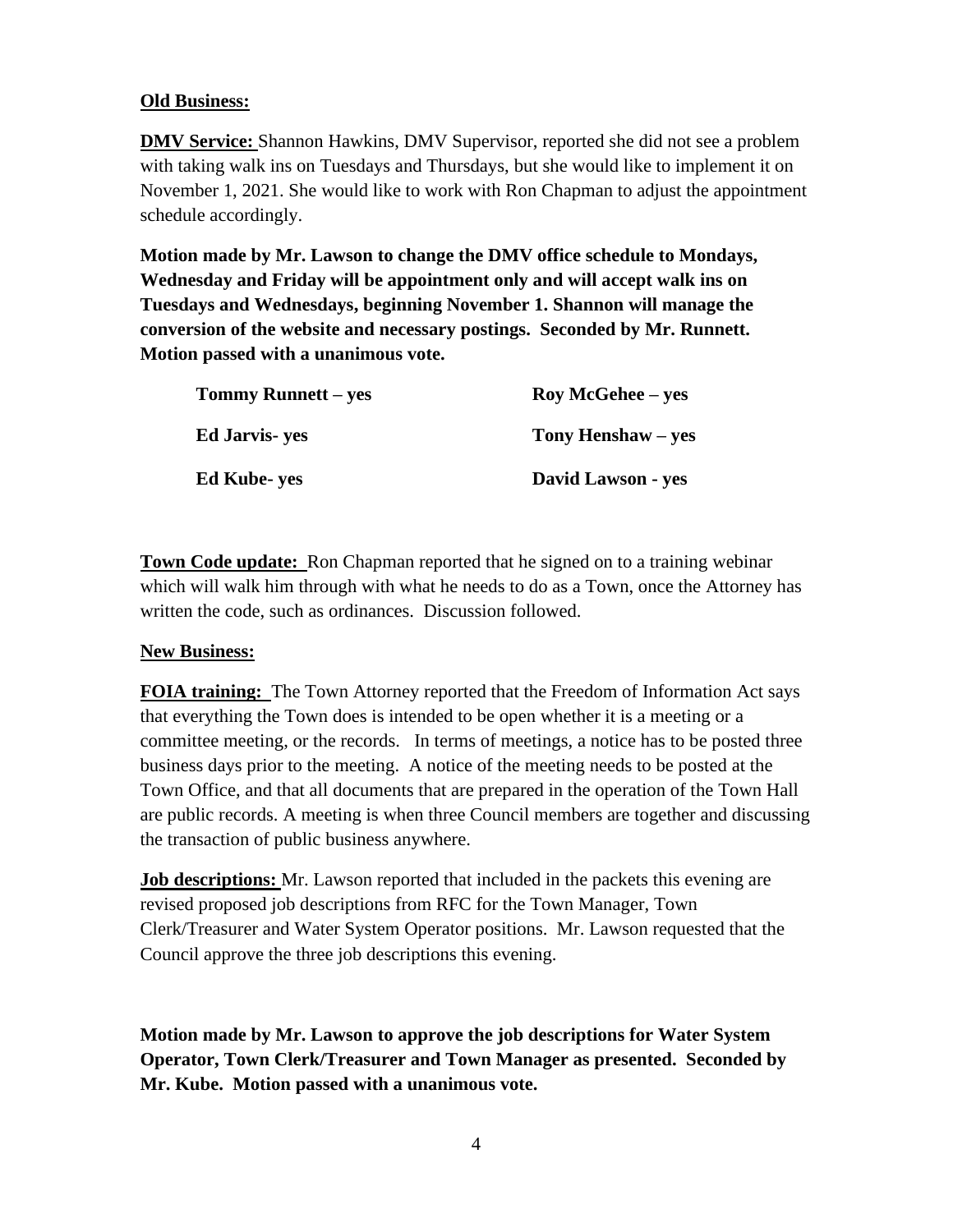| Tommy Runnett – yes   | <b>Roy McGehee</b> – yes |
|-----------------------|--------------------------|
| <b>Ed Jarvis- yes</b> | Tony Henshaw – yes       |
| <b>Ed Kube- yes</b>   | David Lawson - yes       |

**A/V tech proposal:** Mr. Kube reported that he was looking at upgrades to make it more advantageous to the Town and the audience to hear better in the Council Chamber. Ron Chapman went in to detail what different options were available to the Town. Discussion followed.

**Motion was made by Mr. Kube that this proposal submitted tonight for the upgrade for the Council Chamber and overflow rooms and the eight Chrome Books be considered by this Council at the January meeting after reviewing budget, and he asked that we notify the company that is being considered to try to keep available the opportunity to fulfill this in January 2022. Seconded by Mr. Runnett. Motion was withdrawn by Mr. Kube and Mr. Runnett following discussion of the budget review reconciliation.**

**Motion made by Mr. Lawson to approve the audio and visual upgrade as proposed by A/V in the amount of \$9,199.98. Seconded by Mr. Jarvis. Motion passed (5-1).** 

| <b>Tommy Runnett – yes</b> | <b>Tony Henshaw - yes</b> |
|----------------------------|---------------------------|
| <b>Ed Jarvis</b> - yes     | David Lawson - yes        |
| <b>Ed Kube- yes</b>        | Roy McGehee - no          |

**Motion made by Mr. Kube to proceed with the purchase of eight Chrome Books to be purchased out of the Capital fund in the amount of \$2,931.76. Seconded by Mr. Jarvis. Motion passed (4-2). Motion passed** 

| Tommy Runnett – yes   | Tony Henshaw – yes     |
|-----------------------|------------------------|
| <b>Ed Jarvis- yes</b> | <b>Roy McGehee –no</b> |
| <b>Ed Kube-yes</b>    | David Lawson - no      |

**Motion was made by Mr. Jarvis to go into closed session 2.2-3711(A)(8) for legal advice regarding when a writ of elections is required voting requirements by Council under state law and the requirements of the transaction of business. Seconded by Mr. Kube. Motion passed with a unanimous vote.**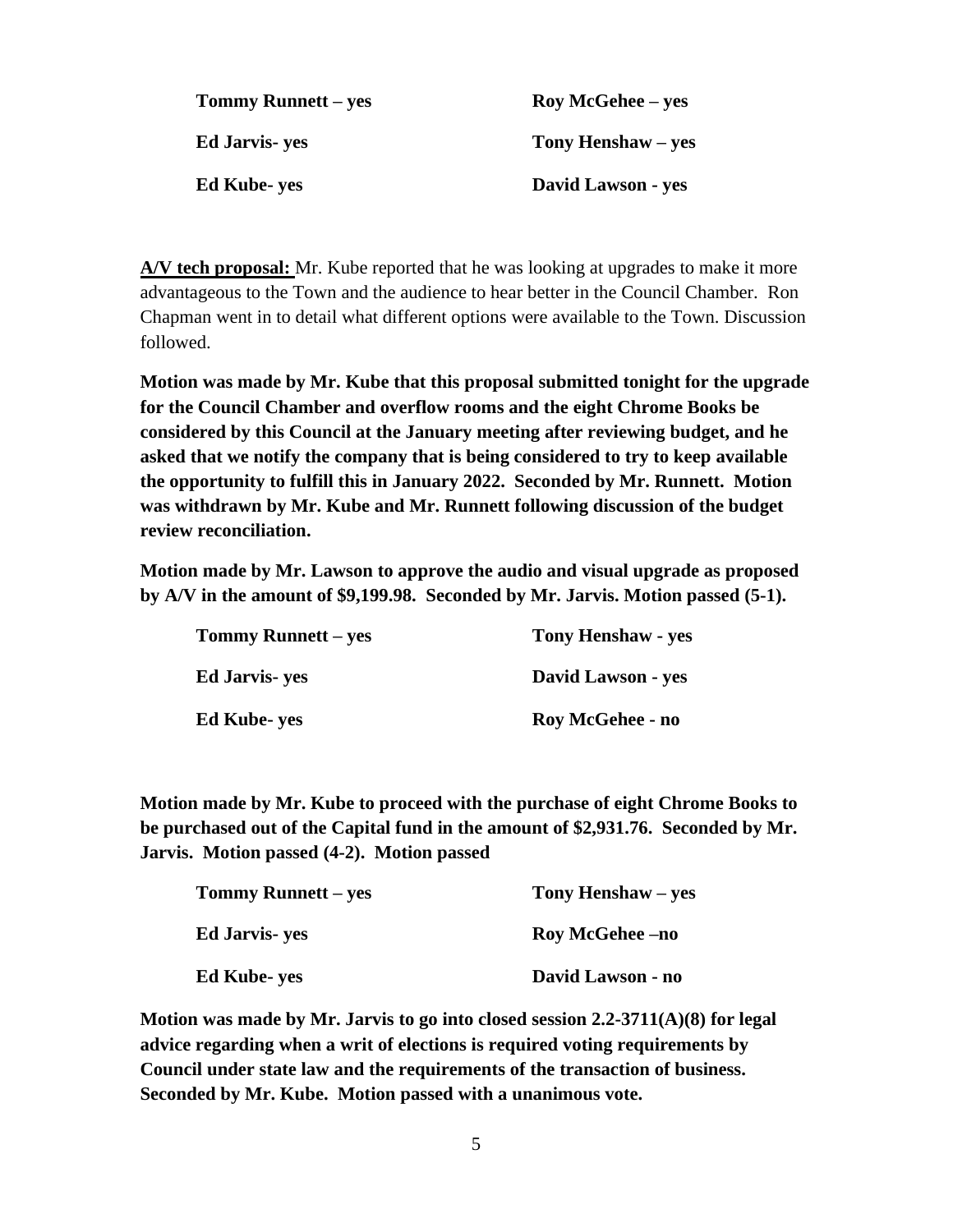| Tommy Runnett – yes | <b>Roy McGehee</b> – yes |
|---------------------|--------------------------|
| Ed Jarvis- yes      | Tony Henshaw – yes       |
| Ed Kube- ves        | David Lawson - yes       |

**Motion made by Mr. Runnett to go back in open session. Seconded by Mr. Jarvis. Motion was passed with a unanimous vote.**

| Tommy Runnett – yes | <b>Roy McGehee</b> – yes |
|---------------------|--------------------------|
| Ed Jarvis- yes      | Tony Henshaw – yes       |
| Ed Kube- yes        | David Lawson - yes       |

**Certification that only what was announced was discussed.**

| <b>Pam Harlowe - yes</b>   |                          |
|----------------------------|--------------------------|
| <b>Tommy Runnett</b> – yes | <b>Roy McGehee</b> – yes |
| <b>Ed Jarvis</b> - yes     | Tony Henshaw – yes       |
| <b>Ed Kube-yes</b>         | David Lawson - yes       |

**Motion made by Mr. Kube that the Town respond in writing in the near future to Mr. Guerre concerning his verbal and written FOIA requests for information from the Town of Mineral. Seconded by Mr. Lawson. Motion passed with a unanimous vote.** 

| <b>Tommy Runnett – yes</b> | <b>Roy McGehee</b> – yes |
|----------------------------|--------------------------|
| <b>Ed Jarvis</b> - yes     | Tony Henshaw – yes       |
| <b>Ed Kube-yes</b>         | David Lawson - yes       |